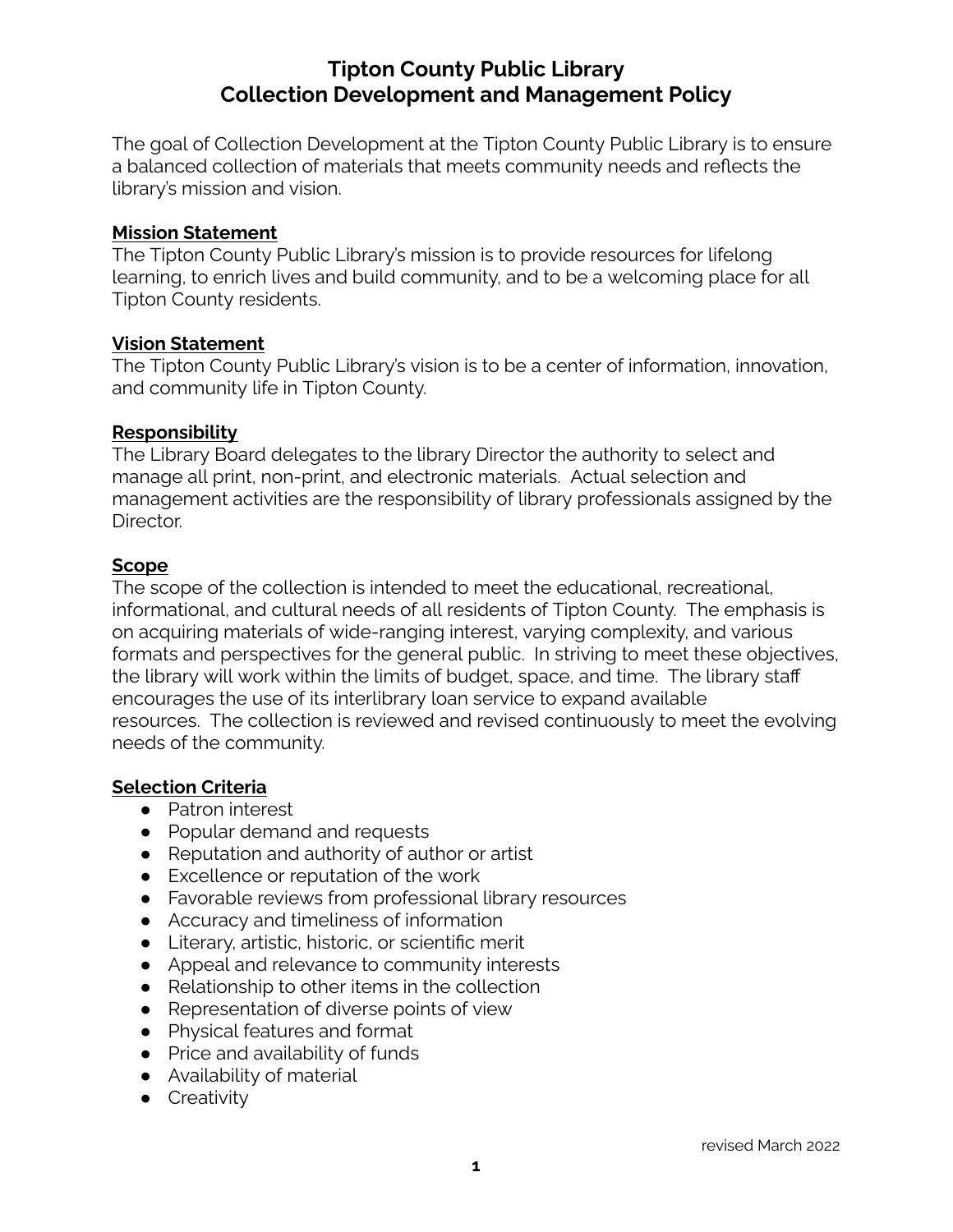# **Tipton County Public Library Collection Development and Management Policy**

● Core collection enhancement

### **Selection Resources**

The selection tools used for acquiring materials will include professional library journals, trade journals, bibliographies, library vendors, publishers' promotional materials, and reviews from reputable sources. Other sources may include reviews in national newspapers and magazines, local publications, the broadcast media, and reputable sources available on the Internet.

### **Discarding and replacement of materials**

In order to maintain a current collection which meets the needs of our community, the examination of materials is an ongoing process. An item is considered for discard when it is:

- Obsolete or contains inaccurate information
- Worn in appearance
- Damaged beyond repair
- No longer circulating
- $\bullet$  A multiple copy

Materials that are withdrawn from the collection may be donated to the Friends of the Tipton County Public Library and sold at the Friends' Book Sales. Withdrawn materials may be replaced if they are still in print and are of continuing value to the collection, or they may be replaced by another work on the same subject.

### **Donations and Gifts**

The library accepts gifts and donations of materials in accordance with the library's Materials Donations Policy. That policy outlines the following guidelines:

- The library accepts materials which are useful and in good condition.
- Ownership of donated items transfers immediately and unconditionally to the library.
- Library staff will determine if items will be added to the collection, donated to the Friends of the Library, donated to other institutions, or discarded.
- Donated materials shall meet the same criteria as purchased materials for additions to the collection.
- Materials will not be accepted with restrictions as to location or use.
- Receipts acknowledging donations of materials are given to those who request them. However, the library cannot make any determination as to the value of the donations.